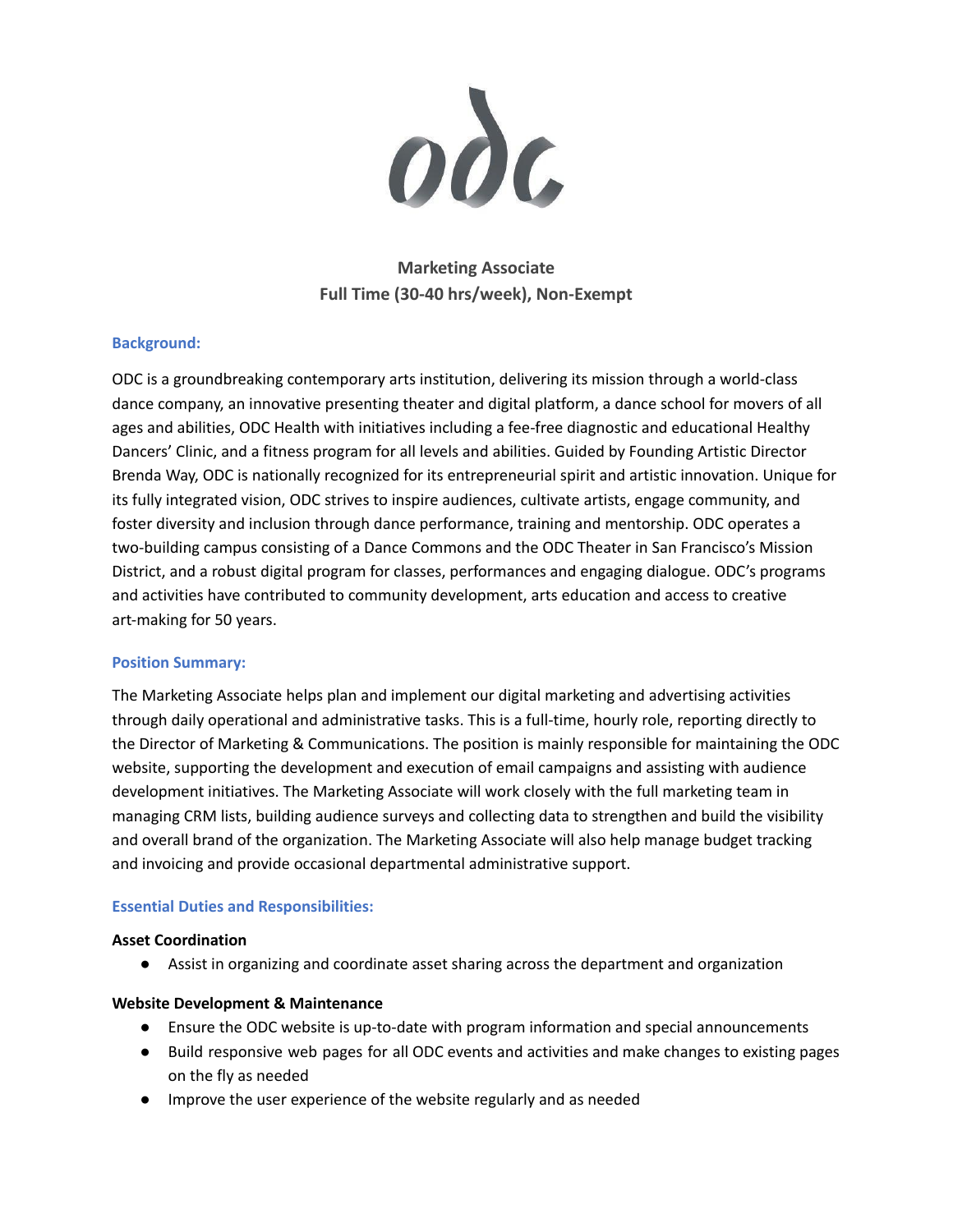- In collaboration with the Marketing team and other key stakeholders such as Client Relations, Operations and Box Office ensure the website aligns with brand strategy and messaging to grow subscriber base and web traffic
- Coordinate with external web developer in troubleshooting and implementing web features
- Respond to reports of web problems, troubleshoot and resolve all website issues

# **Email Marketing**

- Manage and build ongoing marketing emails via MailChimp
- Responsible for analyzing email campaign reports, testing strategies and pulling data (open rate, CTR)
- Communicate results including KPIs on a weekly, monthly, and quarterly basis and apply learnings to future campaigns to improve results
- Collaborate with Digital/Social Media Manager on asset organization and coordination

### **Audience Development**

- In conjunction with the Marketing team, develop and test strategies to connect with emerging audiences – students, new movers, young professionals, community groups, etc.
- Assist in the development of surveys to analyze customer purchasing patterns, preferences and the organization's image and marketing effectiveness
- Manage CRM lists for marketing communications
- Assist with market research to help the organization meet its strategic goals through increased ticket revenue, class sales, audience and community expansion
- Stay informed of changing landscape of digital communication, ticket sales, audience cultivation and industry best practices

# **Desired Technical Skills**

- Drupal CMS, or similar website content management system
- Mailchimp, or similar email marketing platform
- MindBody and Salesforce/Patron Manager, or similar CRM
- Google Suite
- Adobe Creative Suite (Photoshop, In Design)
- Asana
- Slack
- Familiarity with Google Ads (aka Google AdWords) a plus

# **Required Qualifications:**

- Must be 21 years of age and eligible to work in the US
- Bachelor's degree or higher education certification preferred
- Knowledge of social media platforms (Facebook, Instagram, Twitter, TikTok) Mailchimp and Google advertising platforms
- Demonstrated ability to develop successful email campaigns